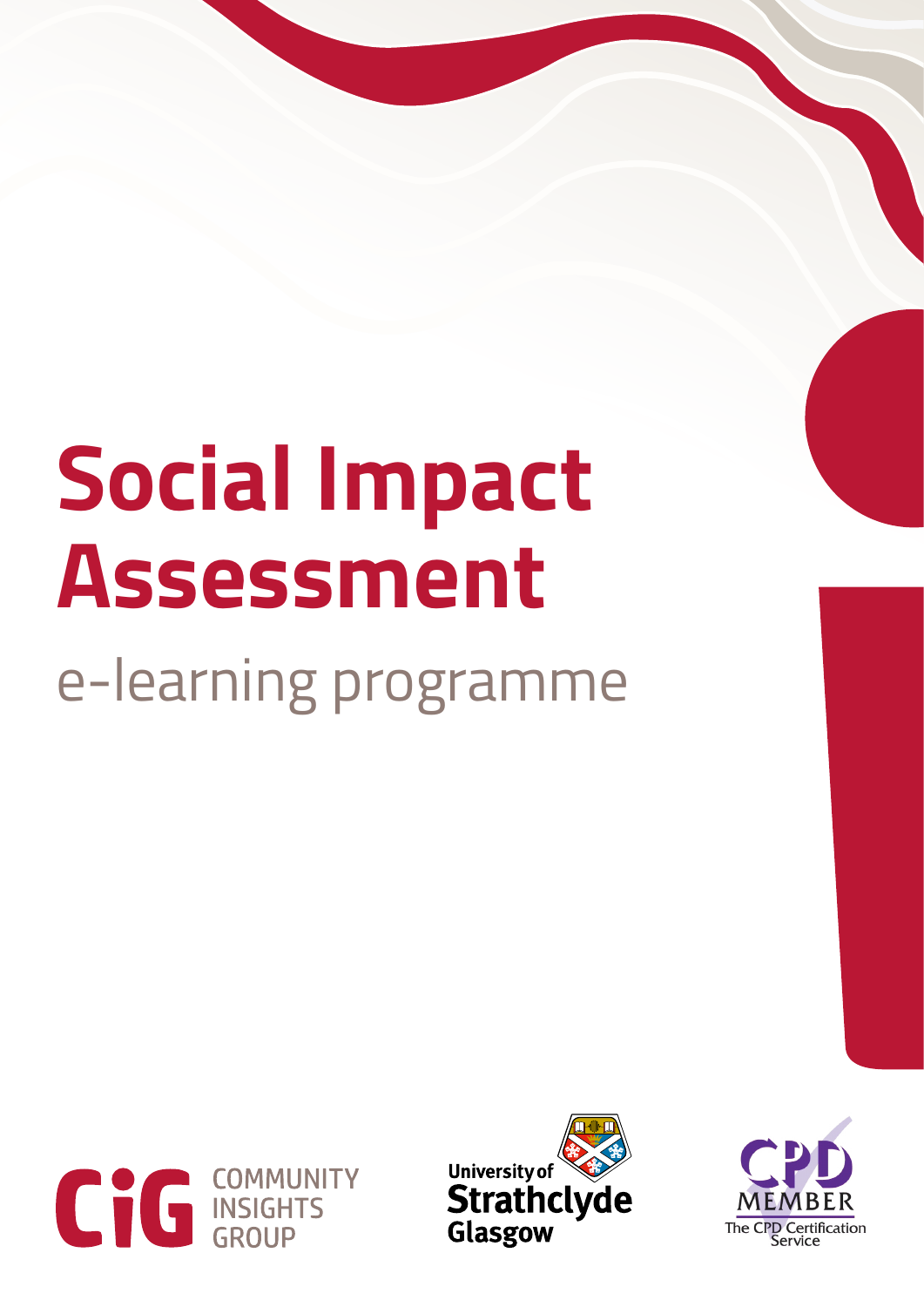# **Social Impact Assessment**

### **e-learning programme**

**Are you an early career impact assessment practitioner?**

**Do you commission SIAs?**

**Would you like to do SIAs?**

**Are you involved in assessing SIAs?**

**Do you have a general interest in the field of SIA?**

**Are you prepared to commit yourself to real study, reflection and analysis of the social impacts and opportunities brought about by infrastructure, energy and extractives projects?**

**Do you want to build your practical knowledge in conducting SIA that conforms to IAIA's International Principles for SIA and Guidance for SIA, the IFC Environmental and Social Performance Standards, Good International Industry Practice (GIIP) and the United Nations Guiding Principles for Business and Human Rights?**

The SIA course is overseen by senior practitioners and involves:

- l Key SIA topics over 10 weeks plus a final assignment, with total student commitment of 60 hours
- Delivery through videos, powerpoints, prescribed readings, tools, recommended readings, self-assessment tests and a case study exercise which builds up over the duration of the course and is the basis of the final assignment
- l 4 online tutorials
- **Online Induction in Week 1**
- Submission of the final assignment and successful completion in order to be eligible for a Certificate

### Curriculum

| <b>WEEK1</b>           | <b>WEEK 2</b>                                       | <b>WEEK3</b>                   | <b>WEEK4</b>               | <b>WEEK 5</b>                                               |
|------------------------|-----------------------------------------------------|--------------------------------|----------------------------|-------------------------------------------------------------|
| Key SIA<br>concepts    | Stakeholder<br>engagement<br>Human rights<br>in SIA | Key areas of<br>social impacts | Case study<br>introduction | Phase 1<br>Scoping<br>Social research<br>methods<br>scoping |
| <b>WEEK 6</b>          | <b>WEEK7</b>                                        | <b>WEEK8</b>                   | <b>WEEK9</b>               | <b>WEEK10</b>                                               |
| Phase 2<br>Preliminary | Phase 3                                             | Phase 4                        | Phase 5                    | Phase 6<br>Management                                       |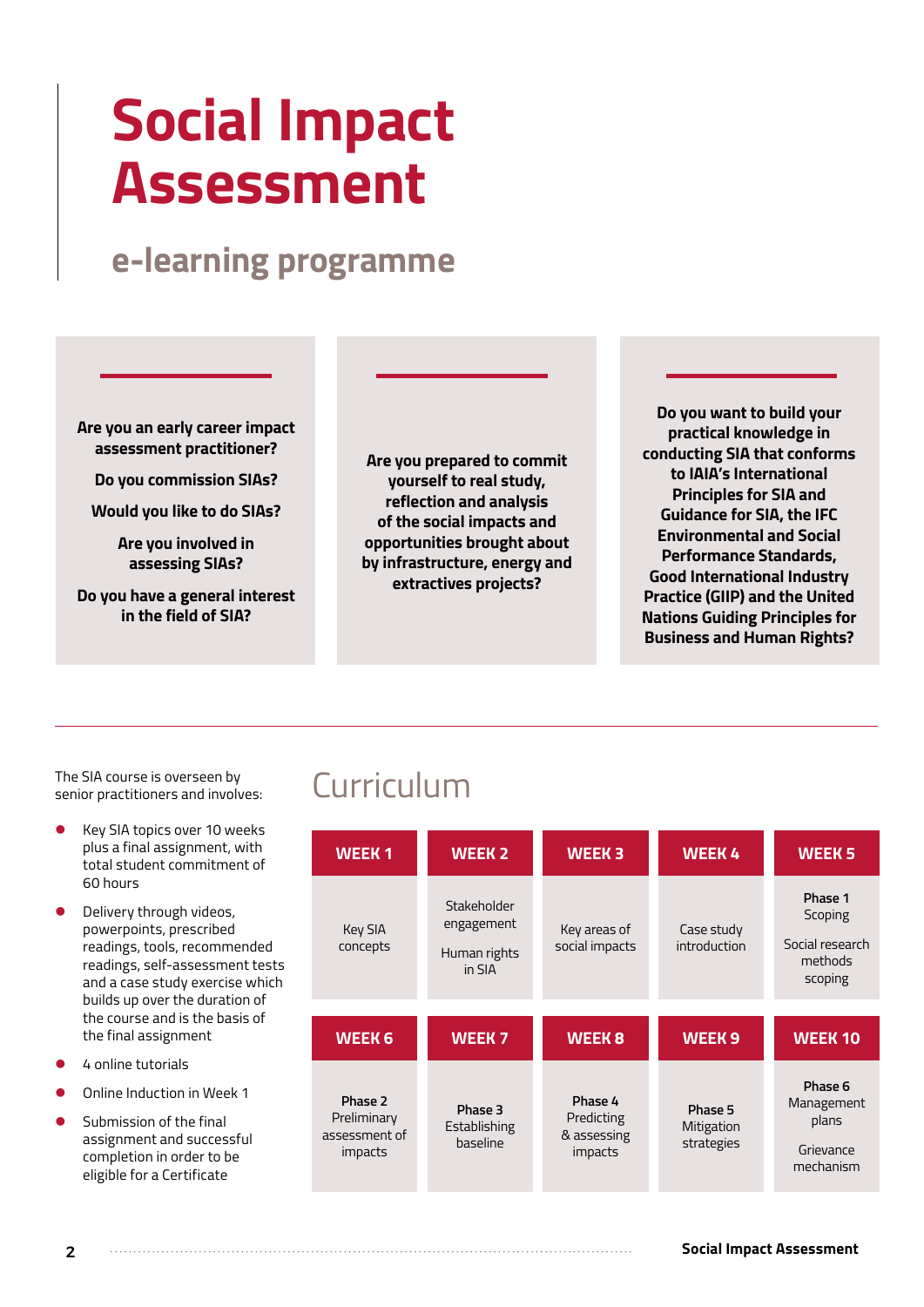### The faculty

Tutors and programme directors:



#### **DR ANA MARIA ESTEVES**

Founder of Community Insights Group, an international social impact management consultancy firm and Visiting Professor at the University of Strathclyde's Faculty of Engineering. She has worked all over the world with developers and lenders of projects in the extractives, energy and agribusiness sectors. She is a past President of the International Association for Impact Assessment and co-author of the IAIA Guidance for Social Impact Assessment.

#### **VERA OGORODNIKOVA**

Vera is a Senior Consultant at CIG. She has 17 years of experience in social performance management and monitoring for international oil and gas, mining and infrastructure companies, financial institutions, public utilities and other clients in Central Asia, Eastern Europe, Africa and the U.S. Her specific experience is in benefit sharing projects - local content and community investment activities; social risk assessment and due diligence against international standards such as IFC, EBRD; and human rights assessment.



#### **PROF FRANK VANCLAY**

#### **Special guest contributor**

Professor and Head of the Department of Cultural Geography in the Faculty of Spatial Sciences, University of Groningen, The Netherlands. Frank is especially noted for his role in developing the 2003 International Principles for social impact assessment and the 2015 guidance document on social impact assessment.

Thematic contributors:

#### **Gabriela Factor**

Consultant (Stakeholder engagement, gender, ecosystem services)

**Francesca Viliani** International SOS (Health)

**Nora Götzmann** Danish Institute for Human Rights (Human Rights)

#### **GETTING STARTED**

- l Class size is limited, so you are encouraged to apply early
- Criteria for attendance include:
	- Bachelor's degree in any field (or any graduate or post-graduate degree) – minimum of 2 years professional experience in infrastructure, energy,
	- mining or oil and gas project development l A limited number of exceptional candidates without a Bachelor's degree
- may be declared eligible by the programme directors on the basis of their professional experience.
- Course fee £1000 per student
- We are offering 3 (three) discounted places (at GBP £300 each) to consultants from non-OECD countries who are either sole proprietors or represent small businesses ( not affiliated with large consultancies), and are involved in environmental and social impact assessment assignments. If you meet all three above requirements, please send us information about your business (brochure, links to the website, LinkedIn profile, etc) and a brief motivation letter of how this course may help you.
- For application for a place on the course, please register your interest with Community Insights Group here <https://communityinsights.eu/trending/topics/>

e-learning programme **3**